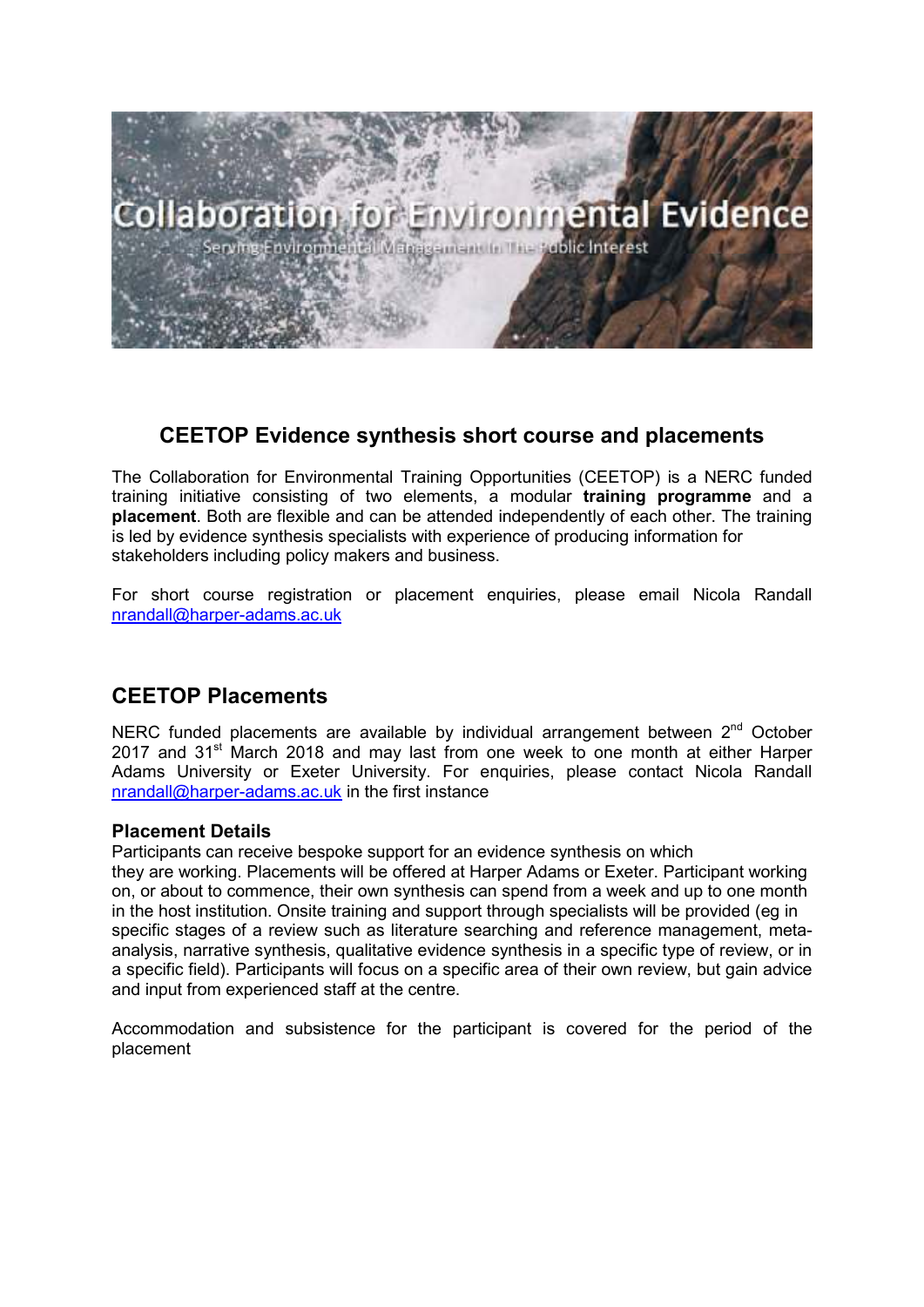## **CEETOP Short Course Training Programme**

A 5-day short course consisting of 4 consecutive modules:

**An introduction to evidence synthese**s **Protocol development Making sense of data Engaging with policy and industry end-users** 

Participants can attend the full 5 day course to be held over one week (recommended), or select from the modular elements within it. There are two opportunities to attend this course:

**20-24th November 2017** Harper Adams University, Shropshire

**19th-23rd March 2018** Exeter University, Devon

For enquiries, or to register please contact Nicola Randall nrandall@harper-adams.ac.uk

## **Short course programme details:**

#### **An introduction to evidence synthese**s

20-21<sup>st</sup> November 2017 Harper Adams, or 19-  $20<sup>th</sup>$  March 2018 Exeter

The full processes for systematic reviews, systematic maps, endorsed by the Collaboration for Environmental Evidence (CEE), http://www.environmentalevidence.org/

(students will receive a CEE certificate on completion). This interactive introductory module is useful for those that have little experience in evidence synthesis methods and covers key stages (question setting, searching, screening, sources of bias/quality appraisal, coding, synthesis etc.). It will consist of workshops, taught elements and hands-on activities on different evidence syntheses and on specific stages of a review process such as; Developing SR questions and inclusion criteria, developing a search strategy, study screening, developing a coding tool, critical appraisal of a SR.

#### *Learning outcomes*

At the end of this module you will be able to:

- Recognise different types of evidence synthesis, their strengths and weaknesses, consider the evidence needs of decision makers, and use this information to choose which type of evidence synthesis is appropriate in specific situations.

- Recognise the importance of planning and protocol development

- Understand the steps and rationale for evidence synthesis processes and associated methods and apply these appropriately to their own questions

- Interpret and evaluate existing evidence syntheses in order to inform decision making.

### **Protocol development**

22<sup>nd</sup> November 2017 Harper Adams, or 21<sup>st</sup> March 2018 Exeter

A clinic activity led course, where the aim is for participants to have the key elements of a draft protocol prepared by the end of the day*.* Participants can bring their own problem or work on a question set for the course.

#### *Learning outcomes:*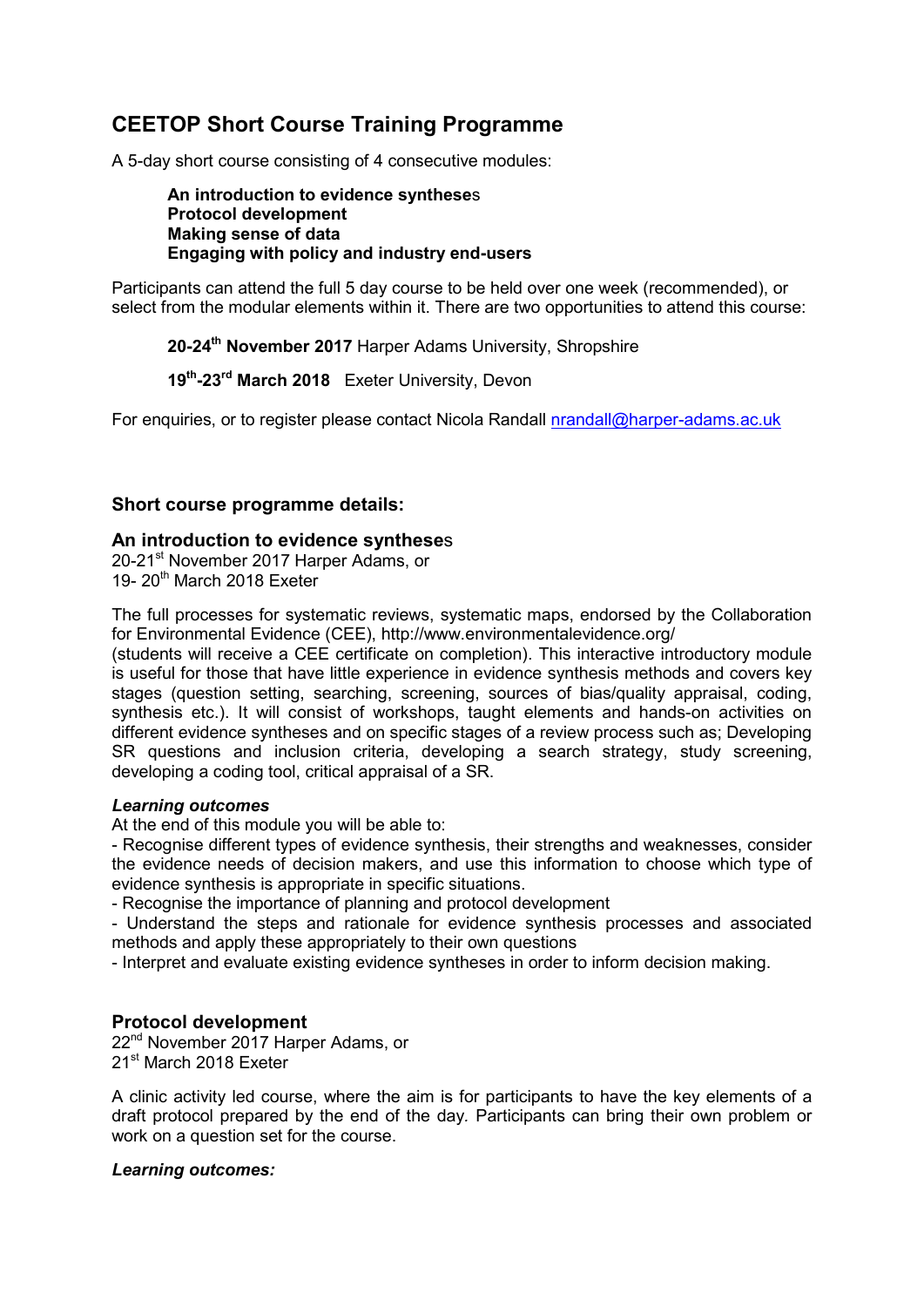At the end of this module you will be able to:

- Recognise the role and importance of the pre-specified protocol
- Plan all stages in sufficient detail to produce a draft protocol

- Activities will include: consideration of stakeholder involvement; search strategy; data extraction/coding tool; selecting appropriate quality appraisal tools and a synthesis method

#### **Making sense of data**

Friday 24<sup>th</sup> November 2017 Harper Adams, or Thursday 23rd March 2018 Exeter

Lectures and hands on activities: this module will consider options for data synthesis & communication of the findings including when meta-analyses is appropriate within evidence synthesis. Mechanisms for, and presentation of a narrative synthesis and evidence mapping, and the strengths and weaknesses of different approaches.

*Learning outcomes*: At the end of this module you will be able to:

- Interpret published meta-analyses.
- Understand the data required to carry out a meta-analysis.
- Select the appropriate approach to synthesis for different data sets
- Understand the strengths and weaknesses of different approaches

### **Engaging with policy and industry end-users**

Thursday 23rd November 2017 Harper Adams, or Friday 23rd March 2018 Exeter

Policy experts will use workshops, taught activities and discussion order to explore how evidence syntheses can be made more relevant to users throughout, & will include communication before, during and after the review process.

#### *Learning outcomes*:

At the end of this module participants will be able to:

- Better understand the needs of, and deadlines which end-users need to work to
- Work with end-users and reviewers to develop achievable timelines for the review
- Have examples of effectively communicating with end-users throughout the process
- Develop different outputs for different end-user stakeholders, including use of infographics
- Understand how to deal with difficult situations and unexpected outcomes

## **Our Experience**

### **Collaboration for Environmental Evidence**

This proposal combines the complementary skills of the three Institutions that form the UK Centre of the Collaboration for Environmental Evidence (CEE). CEE has developed generic training courses for the conduct of systematic reviews and systematic maps for specific use in global environmental sector. These CEE endorsed training courses are consistent with their internationally recognised Guidelines and Standards on the conduct and reporting of evidence syntheses in environmental management. The training builds on these courses.

The CEE has 6 global centres and is linked to the wider evidence synthesis community (such as Cochrane and Campbell Collaborations) through the newly formed Evidence Synthesis International (https://evidencesynthesis.org/). This provides a cross-disciplinary